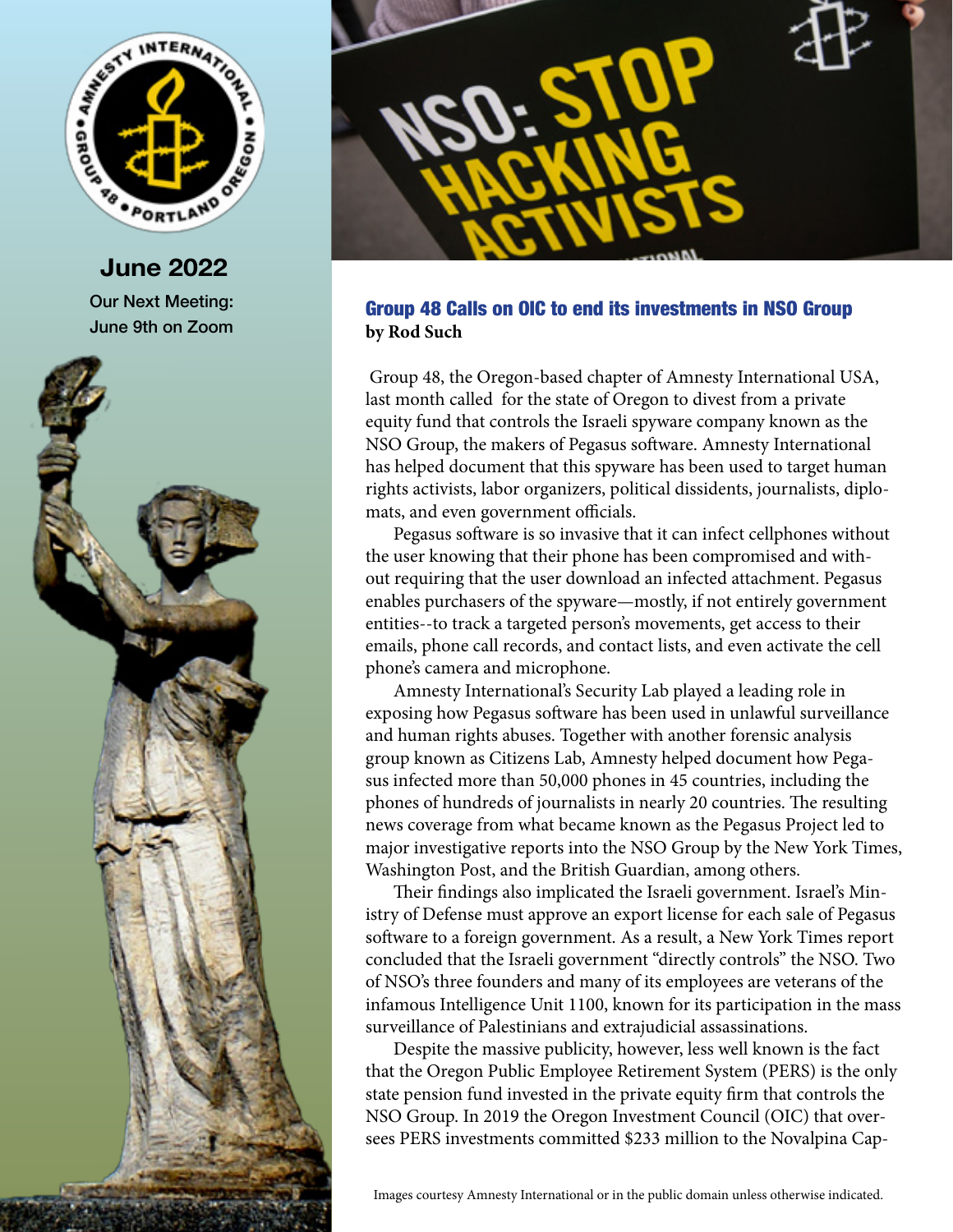ital Fund, which had a controlling 90 percent stake in the NSO Group, even though news reports about NSO's involvement in human rights violations had been reported as early as 2016.

As news reports continued to document NSO Group's activities, U.S. Senator Ron Wyden of Oregon publicly requested in December 2021 that the OIC end its investments in the NSO Group. As a member of the Senate Intelligence Committee, Wyden has long taken up privacy issues and opposed warrantless mass surveillance. His request was a rare instance of involvement by a federal official in state financial affairs. It followed the Biden administration's decision in November 2021 to place NSO on a Commerce Department blacklist. The blacklist prohibited U.S.

technology companies from working with NSO. Subsequently, the U.S. Justice Department also opened a criminal investigation into whether NSO officials attempted to use bribes to gain access to a key service provided to cell phone companies.

Major stakeholders in the Oregon public employee pen-

sion system have also weighed in. At its April convention the Oregon Educational Association, representing 40,000 teachers, passed a resolution calling on Oregon to divest from NSO. Earlier, in March, the statewide Oregon AFL-CIO representing every major union in the state unanimously passed a similar resolution.

After conferring with Amnesty USA leadership and discussing the issue at its May meeting, Group 48 of Amnesty USA voted to submit public comment to the Oregon Investment Council. The decision came after Amnesty International released in February 2022 a major report concluding that Israel practices the crime of apartheid both within Israel and in the Israeli-occupied territories. Amnesty's report on Israeli apartheid included a section on how the Israeli government conducts mass surveillance of Palestinians. Amnesty subsequently also took up the case of Palestinian-French human rights attorney Salah Hammouri, a resident of East Jerusalem, who discovered that his phone had been hacked by Pegasus software. Hammouri is being held in administrative detention in an Israeli prison without the rights of due process. He is suing NSO Group in a French court for violating France's privacy laws.

The public comment submitted by Group 48 to the OIC reads as follows:

"The Portland, Oregon chapter of Amnesty International, known as Group 48, is deeply concerned about Oregon PERS investment in the NSO Group, the Israeli spyware firm that makes Pegasus software. As you know by now from the extensive media coverage in the New York Times, Washington Post, the British Guardian, and elsewhere, NSO Group has sold this software to authoritarian governments which have used it to surveil human rights activists, political dissidents, journalists, diplomats, and government officials.

 Moreover, the export licenses for these sales were approved at the highest levels of Israel's Ministry of Defense. Amnesty International recently concluded

> that the Israeli government is intentionally perpetuating a regime of apartheid, a crime against humanity. Amnesty's report documented the extensive surveillance of Palestinians in violation of their human rights to privacy. Indeed, many of the founders of the NSO Group are former members of an elite military intelligence

unit that helped develop these unlawful techniques of surveillance.

 Furthermore, Amnesty has urged the immediate release from prison of the Palestinian-French human rights attorney Salah Hammouri who is suing the NSO Group for using Pegasus software to spy on his activities.

 Spokespersons for the Oregon Investment Council maintain that it cannot get involved in "politics" and have a fiduciary duty to get the best possible return on its pension fund investments for public employees. In the case of your NSO investment, you have failed this fiduciary duty. Moody's credit rating now lists NSO Group as eight levels below investment grade. The NSO Group has been blacklisted by the Biden administration, meaning that U.S. technology companies are prohibited from doing business with NSO, and NSO is facing lawsuits from Apple, Facebook, and Microsoft for its hacking activities. The company could face bankruptcy, meaning the total loss of the \$165 million that OIC has already extended to the private equity fund that controls NSO.

The UN Guiding Principles on Business and Human rights state that companies and investors have

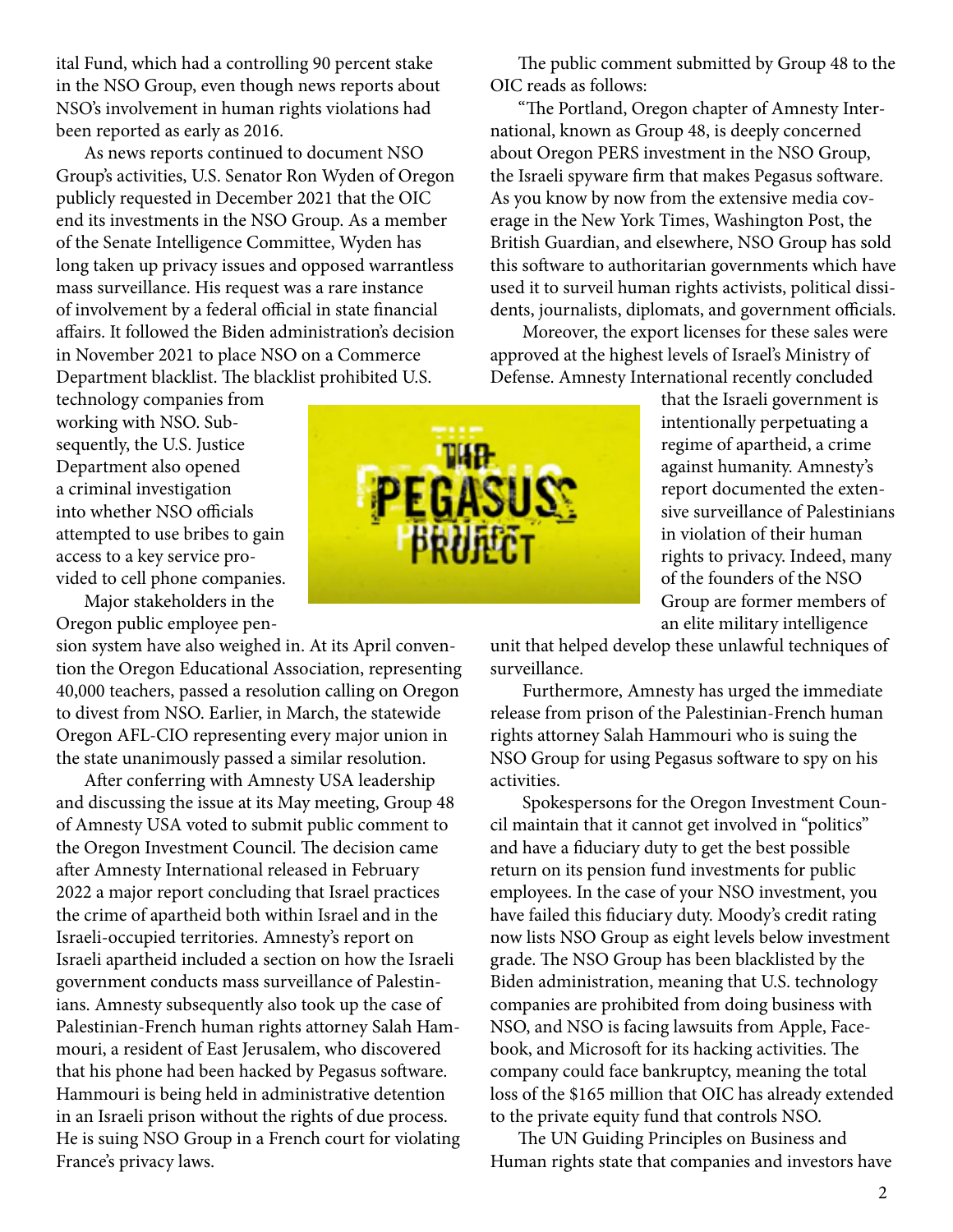a responsibility to respect human rights. This includes the responsibility to conduct due diligence before and following an investment, to ensure that the investment does not have a negative impact on human rights. Did Oregon PERS conduct any such due diligence in advance of making their investment in the NSO Group? Has Oregon PERS conducted any follow-up due diligence, especially given NSO Group's surveillance of human rights activists, political dissidents, journalists, diplomats and government officials? If not, why was no such due diligence conducted? If so, what

were the findings of this due diligence, and what steps has Oregon PERS taken to address the human rights implications of this investment?"

#### **Take Action**

You can also take action. The next meeting of the OIC is July 20, and public comment can be submitted up to two days prior to the meeting by emailing OIC. PublicComments@ost.state.or.us

# The Pegasus Project: How Amnesty Tech uncovered the spyware scandal

(March 23, 2022) Amnesty International have released a new video revealing how the organization helped to uncover the Pegasus Project spyware scandal.

The video details how Amnesty International's Security Lab played a crucial role in exposing the forensic evidence that proved the data could be connected to NSO Group's Pegasus surveillance software.

The short film features interviews with Amnesty Tech staff who worked on the months-long investigation before the story made headlines around the world in July 2021.

Danna Ingleton, Amnesty Tech's Deputy Director, said: "The Pegasus Project was the culmination of years of work investigating NSO Group's shadowy Pegasus software.

"Our new video provides an insight into how we developed our forensic tools to expose the vast scale of unlawful surveillance and human rights abuses that were ongoing, and also what needs to be done next to regulate an industry that is clearly out of control."

The Pegasus Project is a ground-breaking collaboration by more than 80 journalists from 17 media organizations in 10 countries coordinated by Forbidden Stories, a Paris-based media non-profit, with the technical support of Amnesty International, which conducted cutting-edge forensic tests on mobile phones to identify traces of the spyware.

The collaboration revealed how NSO Group's Pegasus spyware has been used to facilitate human rights violations around the world on a massive scale, following the revelation of 50,000 phone numbers of potential surveillance targets.



The Pegasus Project had significant impact that continues to reverberate around the world. On 11 March, the European Parliament voted to create a new "committee of inquiry" to investigate abuses of Pegasus by European member states. The Pegasus Project has also resulted in numerous criminal cases being brought by those who discovered their devices had been targeted with the spyware, including in France, Mexico and India.

In November 2021, the U.S. Department of Commerce announced NSO Group was being placed on a blocklist due to its "malicious cyber activity". A few weeks later, Apple launched a legal action against NSO Group to "curb the abuse of state-sponsored spyware". The company praised Amnesty Tech and Citizen Lab for their ground-breaking work to identify cybersurveillance abuses.

The video is available here. [https://www.youtube.](https://www.youtube.com/watch?v=8r8MkMfvaPU
) [com/watch?v=8r8MkMfvaPU](https://www.youtube.com/watch?v=8r8MkMfvaPU
)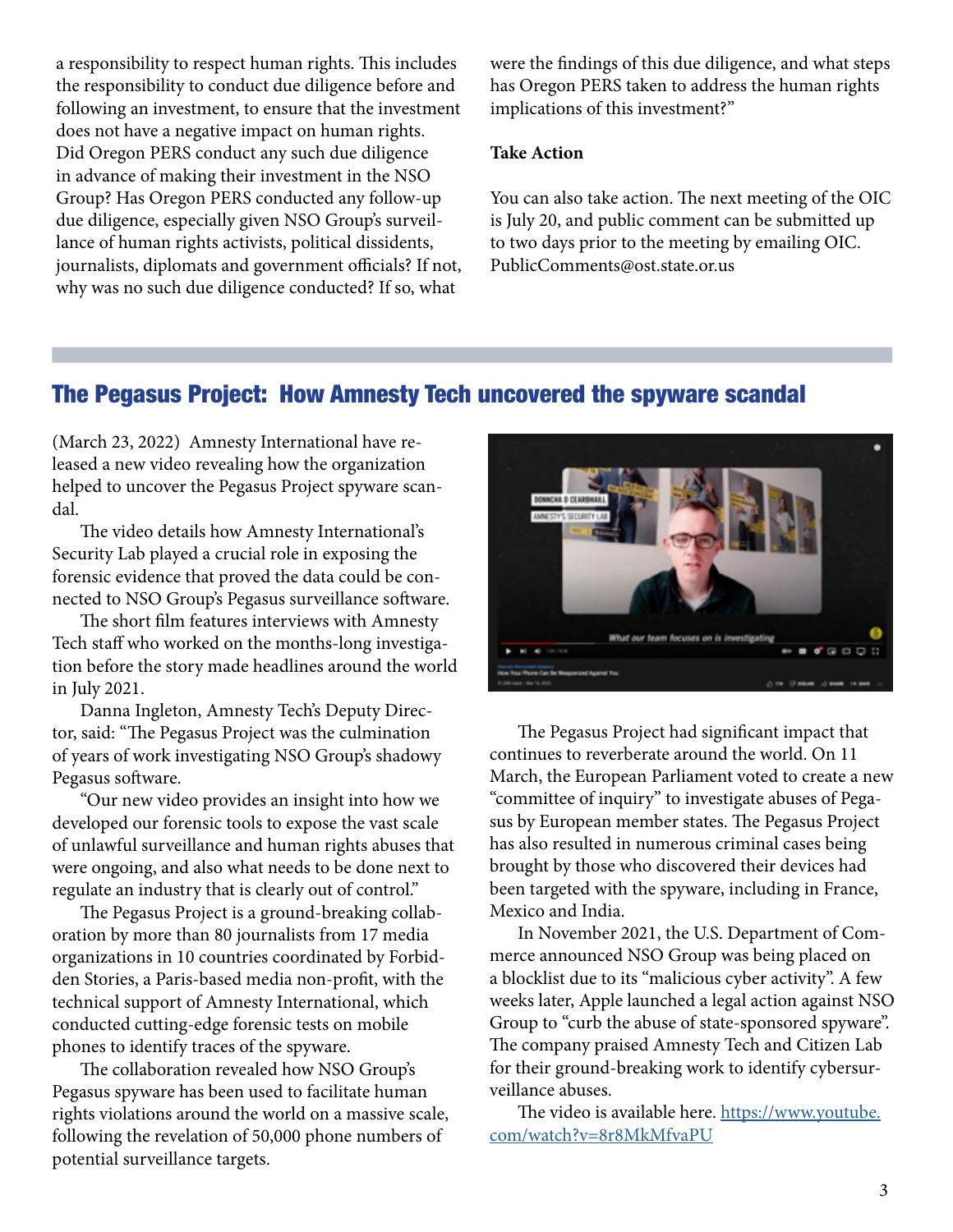## **AIUSA Group 48**

**https://aipdx.org www.facebook.com/ amnestygroup48/**

**Group Coordinator Ron Noble** ronald65536@gmail.com

**Treasurer Tena Hoke** tena.hoke@gmail.com

**Newsletter Daniel Webb** pdx.videozine@gmail.com

**OR Area Coordinator Marty Fromer** martyfromer@gmail.com

**Indonesia Max White** maxw33@comcast.net

> **Prisoners' Cases Jane Kristof** kristofj@pdx.edu

**Concert Tabling Will Ware** ww\_ware@yahoo.com

**Central Africa/ OR State Death Penalty Abolition Terrie Rodello** tarodello@igc.org

#### **www.amnestyusa.org**

Postage Rates Within the United States \$0.58 - Domestic Letter up to 1oz, standard envelope size \$0.40 - Domestic Postcard International Postage \$1.30 - Up to 1 oz



## Urgent Action: China **Imprsioned June 4th Vigil Organizer Faces Further Charges**

**Name and Pronoun: Chow Hang-tung (she/her)**

Human rights lawyer and China's labour rights advocate Chow Hangtung was charged for "inciting subversion" under the new National Security Law on September 9, 2021 and faces potential 10 years' imprisonment. At the time of being charged, she was the vice-chair of the Hong Kong Alliance in Support of Patriotic Democratic Movements of China (the Alliance), the organizer of the annual Hong Kong vigil commemorating the 1989 Tiananmen crackdown since 1990. Chow Hang-tung was exercising her fundamental human right of freedom of expression through peaceful means, and charges against her must be dropped and they must be released immediately.

For three decades, the Hong Kong Alliance organized the world's biggest commemoration of the Tiananmen crackdown, which took place on the evening of June 3-4, 1989, when hundreds – possibly thousands – of people were killed in Beijing when troops opened fire on students and workers who had for months been peacefully calling for political and economic reforms as well as an end to corruption. Thousands across China were also arrested and imprisoned for participating in the demonstrations. Every year on June 4 since 1990, tens and sometimes hundreds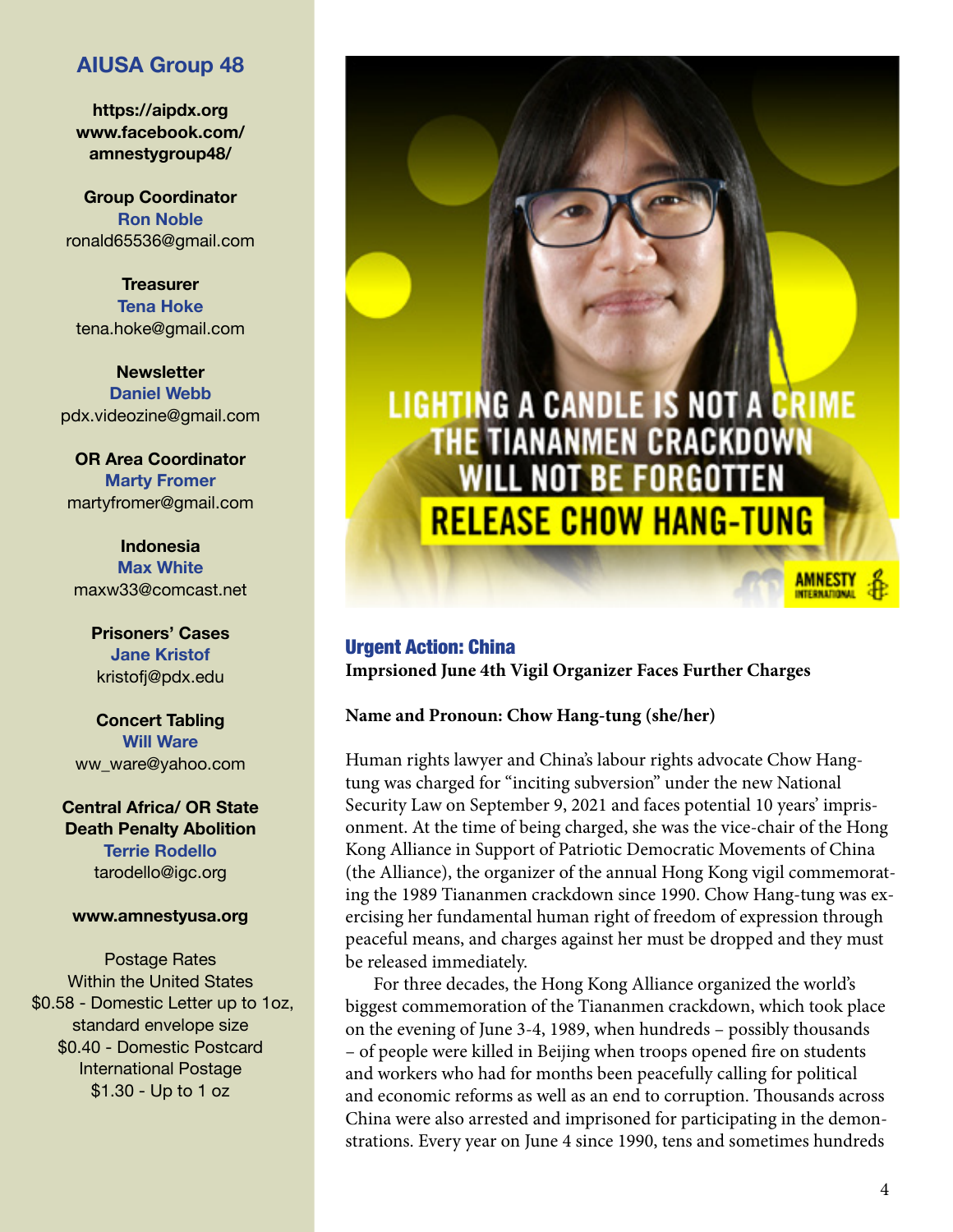

31st Anniversary of 1989 Tiananmen Square protests in Hong Kong. CC 4.0 by Dasze

of thousands of people joined a candlelight vigil in Hong Kong's Victoria Park to remember those killed. They called on the Chinese authorities to reveal the truth about what happened and take accountability for the fatalities. For the past two years, the vigil was banned on Covid-19 grounds. Before the Hong Kong candlelight vigil was banned in 2020, it was the only large-scale commemoration of the Tiananmen crackdown that took place in the country.

On September 8, 2021, Chow and three former leaders of the Alliance, Simon Leung Kam-wai, Tang Ngok-kwan and Chan Dor-wai, were arrested after they refused to comply with the authorities' request to submit information about the Alliance's members, staff, and partner organizations. Another former leader Tsui Hon-kwong was arrested two days after.

On September 9, 2021, the Alliance, along with Chow Hang-tung and prominent veteran politicians Albert Ho and Lee Cheuk-yan, were charged with

"inciting subversion". At the time of being charged, Chow was the vicechair of the Alliance.

Following the initiation of prosecutions against core members and increasing pressure from the government, the Hong Kong Alliance disbanded on September 25, 2021.

On September 29, 2021, the National Security Department informed the Hong Kong Alliance that its assets, including bank accounts and a property, were frozen under the Implementing Rules of Article 43 of national security law. On October 26, 2021, the Chief Executive ordered the Hong Kong Alliance be removed from Companies Register because the Alliance's work, including organizing peaceful assemblies, undermines the Central governments' "ability to safeguard national security and to maintain public safety and order".

The Law of the People's Republic of China on Safeguarding National Security in the Hong Kong Spe-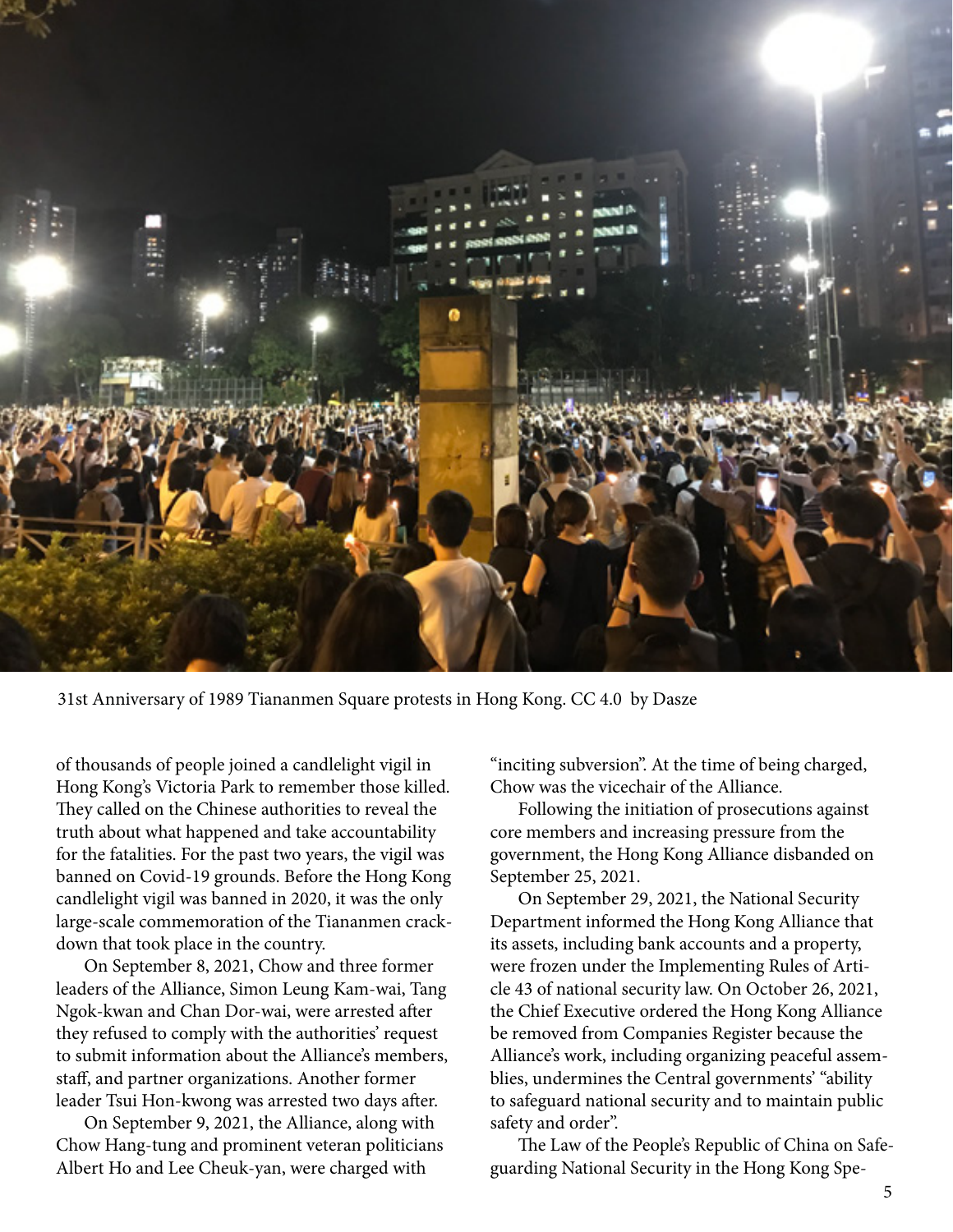

cial Administrative Region (NSL) was unanimously passed by China's National People's Congress Standing Committee and enacted in Hong Kong on June 30, 2020 without any formal, meaningful public or other local consultation. The impact of the NSL has been immediate and sweeping. The law's expansive definition of "national security", which follows that of the Chinese central authorities, lacks clarity and legal predictability and has been used arbitrarily as a pretext to restrict the human rights to freedom of expression, peaceful assembly and association, among others, and to repress dissent and political opposition. By accusing political parties, academics and other organizations and individuals actually or perceived to be critical of the present government and political system in Hong Kong of threatening national security, the authorities have sought to justify censorship, harassment, arrests, and prosecutions that violate human rights. The overly broad definitions of the National Security Law have given the authorities free rein to silent dissent and crack down on civil society organizations. The Hong Kong government increasingly criminalizes the work of civil society organizations, accusing local and overseas activists and groups who form international partnerships or do peaceful international activism of "colluding with foreign forces".

Chow Hang-tung is a long-term human rights defender. Prior to becoming a human rights lawyer, she was an advocate for labour rights and human rights defenders in China. As a barrister in Hong Kong, she has defended political activists targeted by the National Security Law. On December 13, 2021, Chow was sentenced to 12 months' imprisonment for taking part in an unauthorized assembly after joining a peaceful candlelight vigil commemorating the Tiananmen crackdown on June 4, 2020. On January 4, 2022, she received a 15-month prison sentence in a second conviction on the charge of "inciting others to take part in an unauthorised assembly" after she published a social media post asking people to commemorate the Tiananmen crackdown on June 4, 2021.

#### **Sample Letter**

### Dear Secretary Cheng,

*I am writing to express my grave concern for Chow Hang-tung, one of the organizers of the annual Tiananmen vigil who has been arrested and charged for "inciting subversion". It is alarming to learn that she and other core members of the Hong Kong Alliance in Support of Patriotic Democratic Movements of China (the Alliance) was targeted simply for commemorating the 1989 Tiananmen crackdown. This act is a mere peaceful expression of opinion, which is permissible under international human rights law and standards, and must not be criminalized.* 

 *The Hong Kong government claimed on many occasions, including to the UN in the reply to the list of issues in relation to the periodic report of the implementation of the ICCPR in Hong Kong, that freedoms including freedom of assembly and expression may be restricted for the protection of 'national security'. However, the prosecution of Chow and other activists who peacefully exercised these rights violates international human rights laws and standards. Such standards specifically state that governments cannot restrict these freedoms on the grounds of national security unless their exercise constitutes the use or credible threat of force that threatens a state's existence or territorial integrity.* 

*I find it distressing that the national security police used the vigil and other peaceful activism of the Hong Kong Alliance as evidence of endangering national security. Demanding justice and remembering victims of the 1989 Tiananmen crackdown are peaceful expressions that cannot be restricted under the pretext of national security.*

*I therefore call on you to:*

*• Drop all charges against and release Chow Hang-tung immediately, as she was charged solely for*